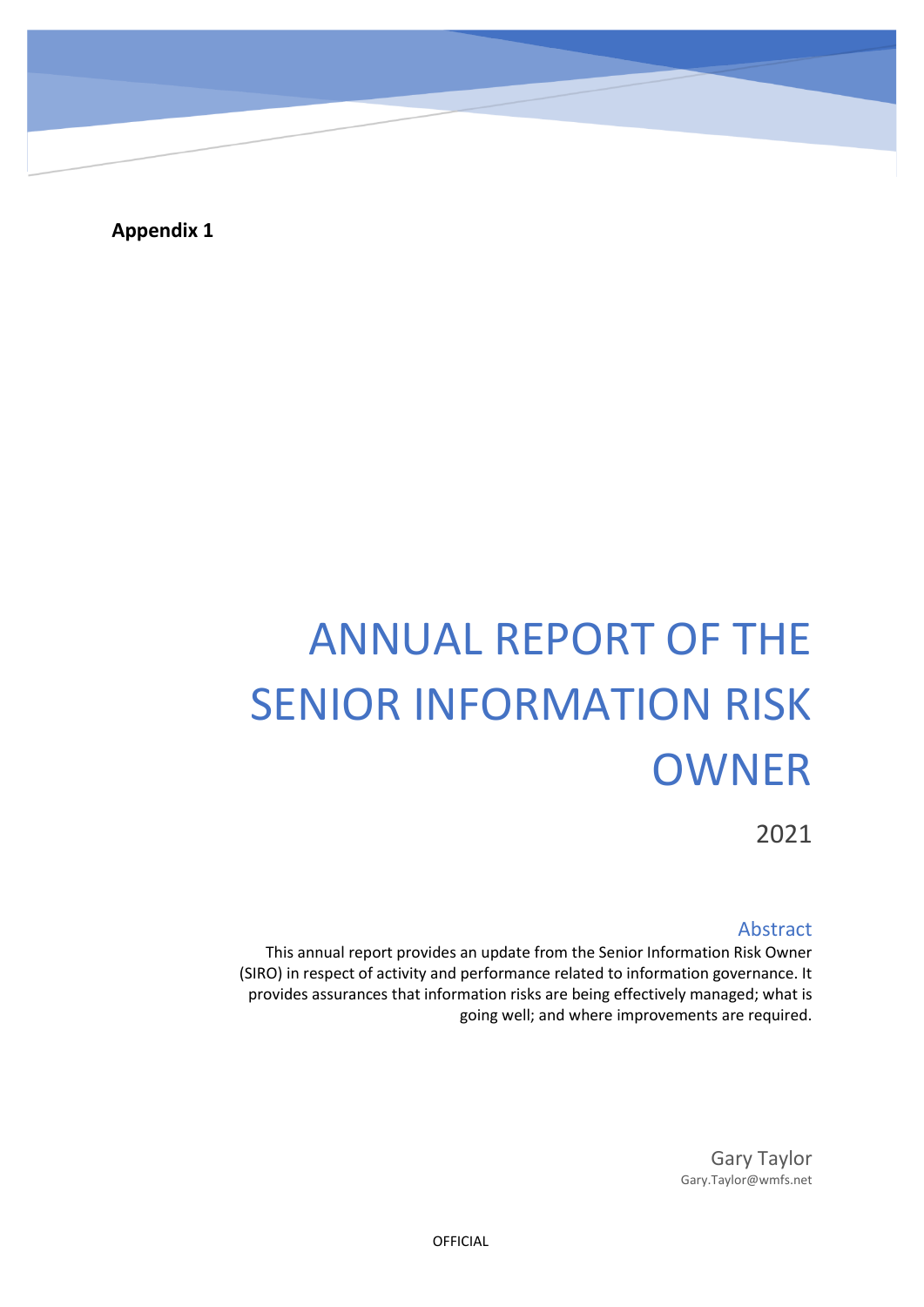| ANNUAL REPORT OF THE SENIOR INFORMATION RISK OWNER |  |
|----------------------------------------------------|--|
|----------------------------------------------------|--|

| Contents |  |
|----------|--|
|          |  |
|          |  |
|          |  |
|          |  |
|          |  |
|          |  |
|          |  |
|          |  |
|          |  |
|          |  |
|          |  |
|          |  |
|          |  |
|          |  |
|          |  |
|          |  |
|          |  |
|          |  |
|          |  |
|          |  |
|          |  |
|          |  |
|          |  |
|          |  |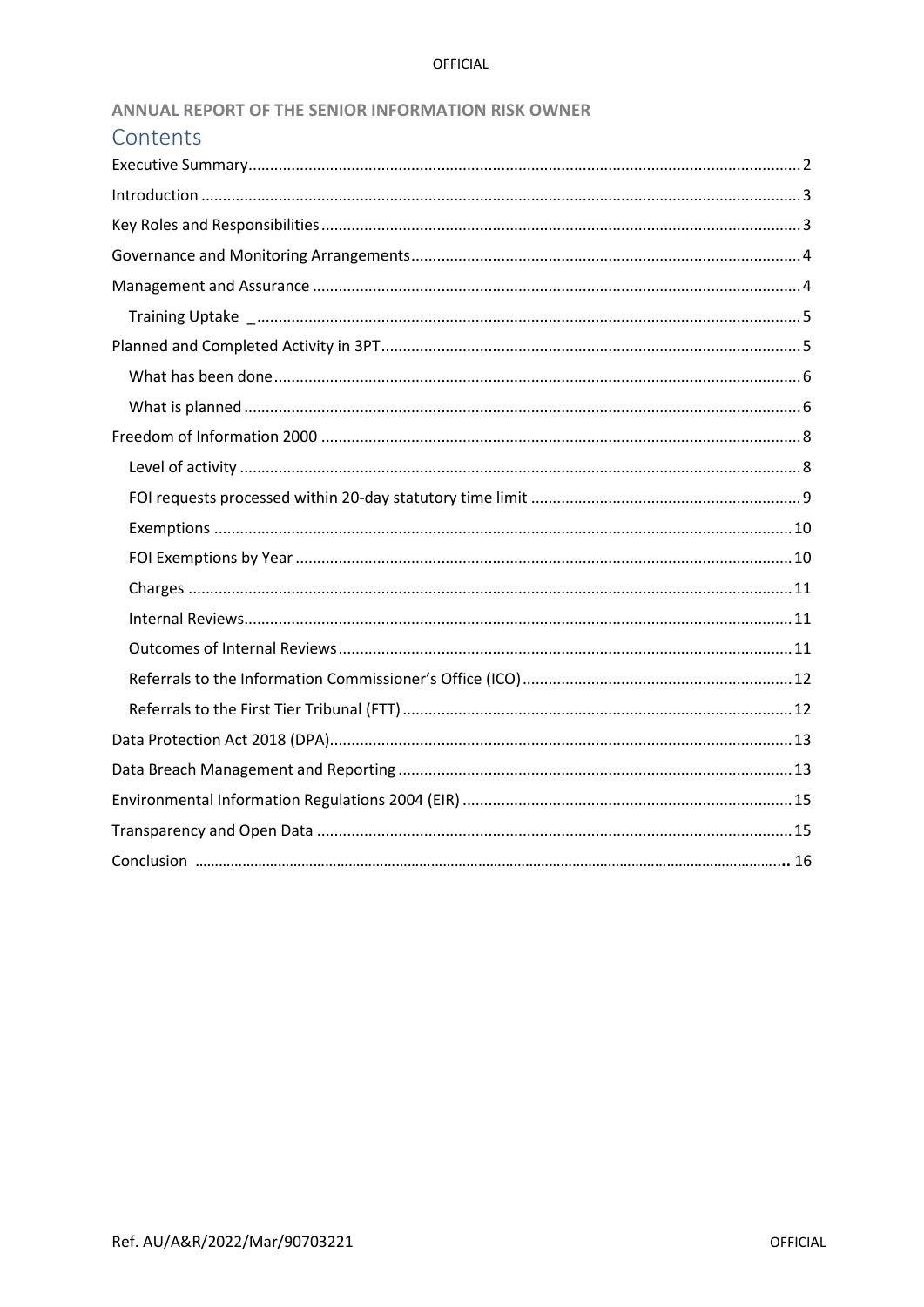### **ANNUAL REPORT OF THE SENIOR INFORMATION RISK OWNER**

## <span id="page-2-0"></span>Executive Summary

This annual report provides an update from the Senior Information Risk Owner (SIRO) in respect of activity and performance related to information governance against a backdrop of a global pandemic. It provides assurances that information risks are being effectively managed; what is going well; and where improvements are required. The report outlines new and emerging information governance considerations and the projects and tasks the organisation has in place to minimise risk and improve performance. West Midlands Fire Service continues to be committed to effective information governance, with robust arrangements in place to ensure the organisation complies with legislation and adopts best practice. Governance arrangements are closely monitored to ensure systems, policies and procedures are fit for purpose; and that all employees and elected members understand the importance of information governance and security so that good practice is everyone's business and embedded as part of the West Midlands Fire Service culture. The most recent audit undertaken gave an outcome of 'substantial assurance' for data protection disclosure arrangements. Cyber risks present a real and increasing challenge to all organisations with a summary included to list action already undertaken and further activity planned to maintain and strengthen defences and enhance corporate resilience. Performance in relation to information requests processed under for example Freedom of Information and Data Protection legislation is summarised in the report.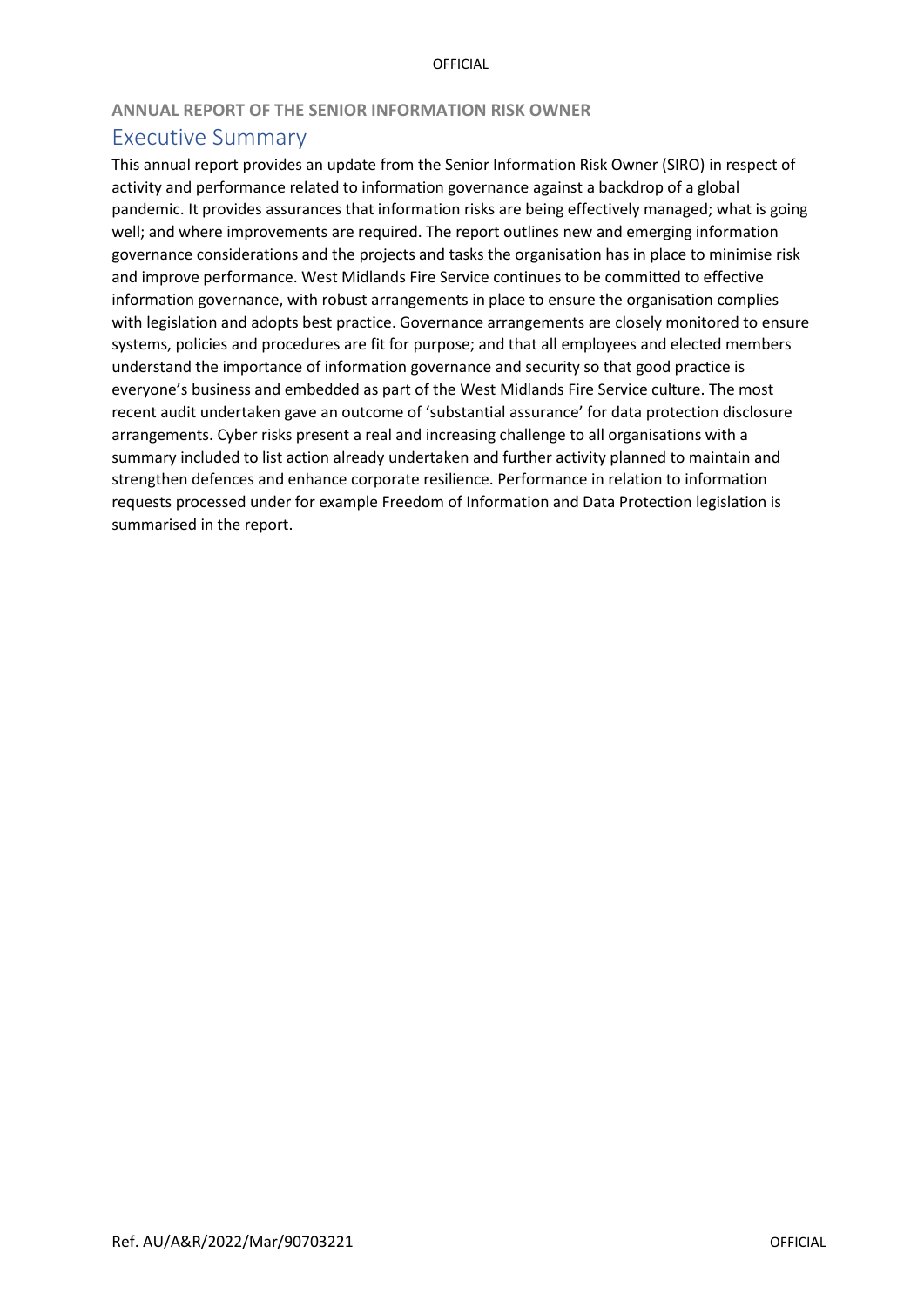### **ANNUAL REPORT OF THE SENIOR INFORMATION RISK OWNER**

### <span id="page-3-0"></span>Introduction

- The annual report from the Senior Information Risk Owner (SIRO) Annual reflects on the organisation's information governance work undertaken during the preceding year and provides assurances that personal data is held securely; that information is disseminated effectively and provides an overview of key performance indicators relating to the organisation's processing of information requests within the necessary legal frameworks.
- The Annual Report also provides a forward look at new and emerging information governance considerations for the organisation, the work the organisation has in place to minimise risk or improve performance.

# <span id="page-3-1"></span>Key Roles and Responsibilities

The Chief Fire Officer is the most senior role in the service; he is responsible for advising the Fire Authority and for ensuring, along with the Authority's Monitoring Officer and Treasurer, that the Authority can effectively discharge all responsibilities imposed upon it by statute and guidance.

West Midlands Fire and Rescue Authority are responsible for the governance of West Midlands Fire Service and are required to operate in accordance with a wide range of legislation. They are accountable to the communities of the West Midlands for the service provided by the fire service.

The role of Senior Information Risk Owner (SIRO) is held by the Assistant Chief Fire Officer for Operations with responsibility for information security within West Midlands Fire Service.

The SIRO role is supported by the information Asset Owners (IAO) who are the Strategic Enabling Team (SET) with responsibilities for information assets within their respective areas.

The Data Protection Officer is responsible for monitoring internal compliance, informing and advising on the organisation's data protection obligations, providing advice regarding Data Protection Impact Assessments (DPIAs) and acting as a contact point for data subjects and the supervisory



authority i.e. The Information Commissioner's Office (ICO).

The Data and Governance team support the Data Protection Officer to effectively undertake her duties and provide specialist skills and experience to ensure appropriate resilience for information governance activities.

Employees are responsible for adhering to the relevant policies of the organisation in respect of protecting information and adhering to appropriate classifications, handling instructions and confidentiality requirements.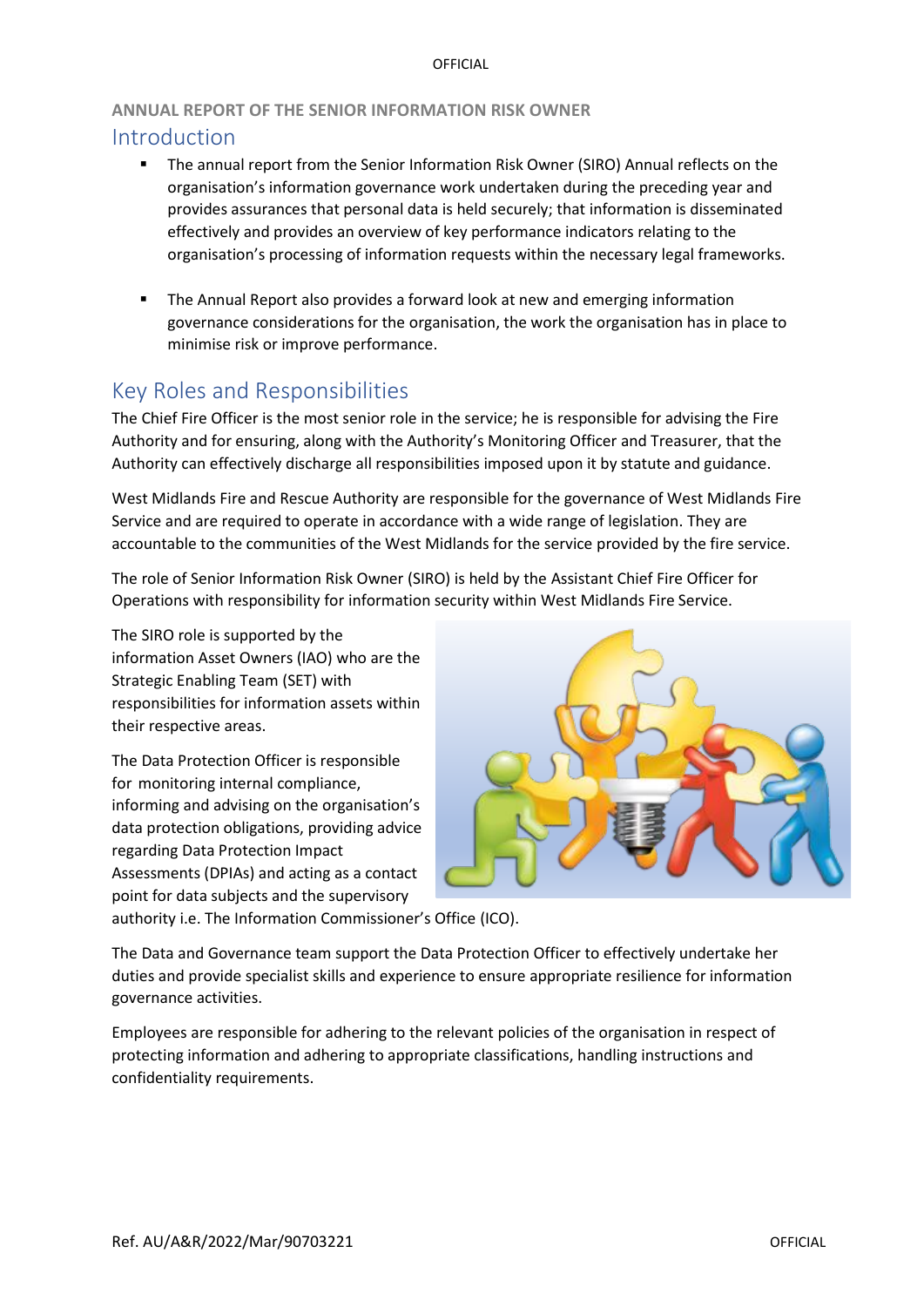### **ANNUAL REPORT OF THE SENIOR INFORMATION RISK OWNER**

# <span id="page-4-0"></span>Governance and Monitoring Arrangements

West Midlands Fire Service is audited by Sandwell MBC who conduct an annual themed review of matters related to information management. External audits are also undertaken by Grant Thornton to provide an additional layer of assurance. The most recent audit from Sandwell MBC gave the highest level of 'substantial assurance' in relation to data protection activities for this reporting period. The planned information governance activities will build upon this outcome and seek to exceed this assessment.

The Audit and Risk Committee of West Midlands Fire Authority provide scrutiny of the arrangements in place within West Midlands Fire Service including information governance and compliance with relevant legislation.

The ICO is the UK's independent supervisory body set up to uphold information rights with responsibility for data protection, freedom of information and other legislation related to accessing information.

# <span id="page-4-1"></span>Management and Assurance

West Midlands Fire Service has a Corporate Risk Register and Risks 7.1 and 7.2 relate to the confidentiality, integrity and availability of systems including identification of risk and the controls applied to mitigate the risk. This is reviewed and reported to the Strategic Enabling Team monthly to



ensure that emerging and new risks are captured in a timely manner.

The Portfolio, Programmes and Project system (3PT) captures risks related to transition and operational activities and ensures that these are monitored at Programme Board

The outcomes of audits by Sandwell MBC are integrated into the organisational policies, processes, and procedures.

Periodically the organisation will

commission external organisational assurance reviews to provide independent scrutiny of specialist areas such as Digital and Data to provide assurance that the organisational infrastructure is secure, and the threat of cyber security incidents is minimised.

The organisation has a Management of Information framework that is a comprehensive policy covering how information should be managed and includes classification, handling instructions, best practice, and guidance for all employees and is based upon the government Data Quality Life Cycle.

Training is provided by the Data and Governance Team and covers managing information principles and compliance with data protection legislation. This training will be refreshed in the coming months and considers feedback from stakeholders about length and structure. This is supported by regular global updates to remind employees about protocols related to the security of information. SET as the Information Asset Owners also receive bespoke training sourced externally to enable them to perform their role.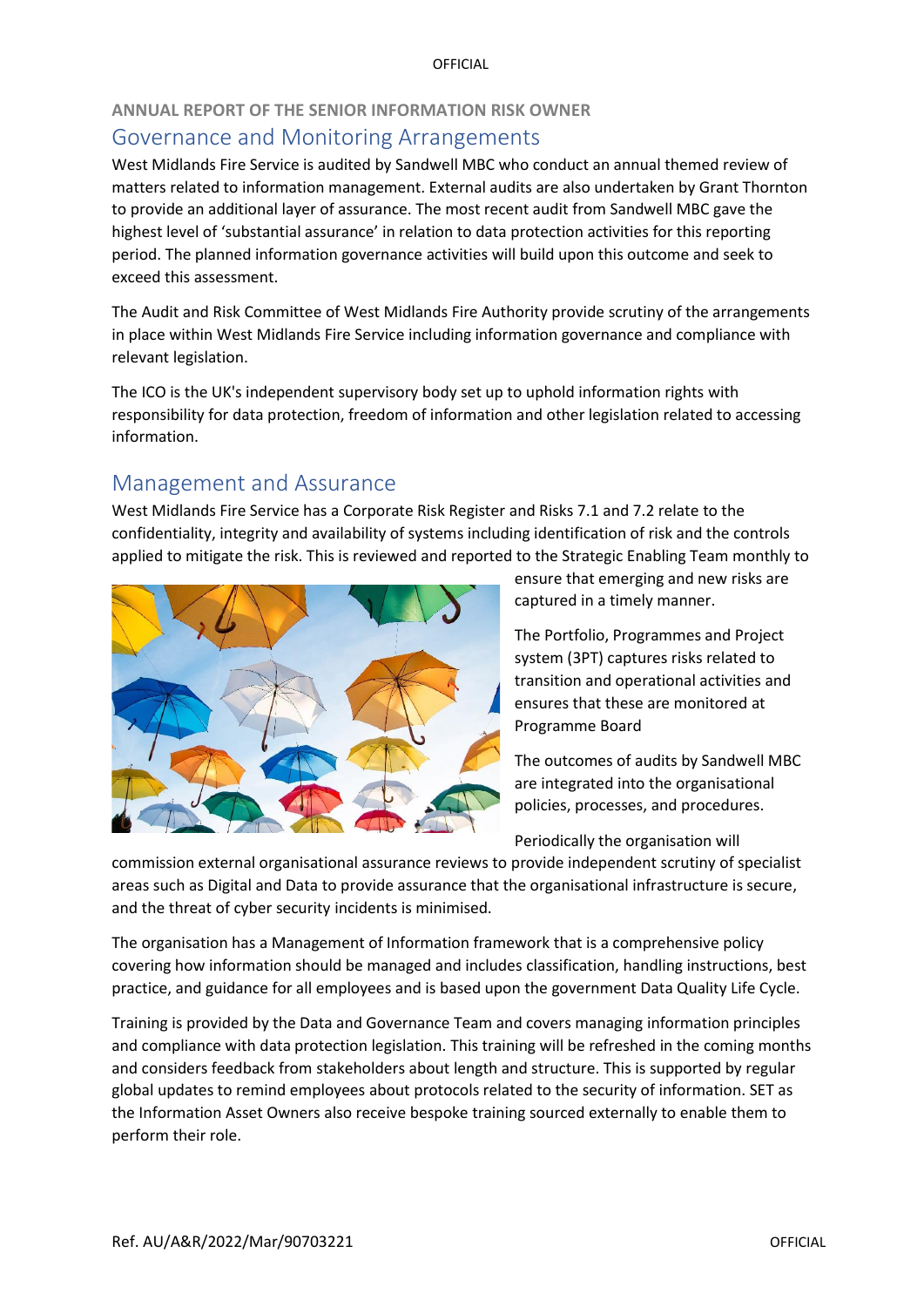# **ANNUAL REPORT OF THE SENIOR INFORMATION RISK OWNER**

### <span id="page-5-0"></span>Training Uptake

| <b>Course Name</b>               | <b>Completed</b> | <b>Not Completed</b> |  |
|----------------------------------|------------------|----------------------|--|
| <b>Management of Information</b> | 75%              | 25%                  |  |
| <b>GDPR</b>                      | 87%              | 13%                  |  |

<span id="page-5-1"></span>The GDPR module will be withdrawn, and data protection will be embedded across the Management of Information training. It will be modular in structure focusing in-depth on specific aspects of information governance. This aligns to the organisation's strategy and data driven approach requiring a greater level of maturity and enhanced capability in the organisation.

# Planned and Completed Activity in 3PT

Initially there was a project within 3PT called Management of Information which contains tasks and sub-tasks to improve and transform the way in which information is managed within the organisation. As information governance has been embedded as a key part of the digital transformation within the organisation, this area of work has moved to the Enabling Services Programme of Work and Digital and Data Business as Usual (BAU) project.

### **Completed in the Reporting Period**:

The Management of information framework is a fast-moving policy and under continual review to ensure that the digital first strategy of the organisation is achieved and supported by the framework. The policy was updated to align to the government data quality life cycle and to set out a digital first approach to record retention thus reducing paper archives.

The automated enforced marking of documents, emails and other material was implemented and is being monitored for compliance against data loss prevention policies whereby incorrect application of the classification and labelling of material can be intelligently and automatically identified without manual intervention.

Automated information retrieval is currently being piloted to improve compliance with statutory time limits for subject access requests under the Data protection Act 2018 and reduce reliance on manual processes. This technology is also being used to maintain the information sharing register to ensure that a complete picture of where proactive information sharing is taking place with partner agencies.

Implementation of a Data Protection Feedback process has been implemented capture organisational learning from data protection breaches to aid future prevention and identify emerging risks.

A programme of work has commenced to reduce or remove permanent paper archives and continue to digitise information going forward.

### **Planned for the next Reporting Period**:

The Management of Information framework will be updated further to include positive outcomes from the current pilots being undertaken and embed new processes in the framework.

Enforcement of information protection processes such as encryption will be implemented by default to minimise data loss and ensure that information is adequately protected in line with its classification.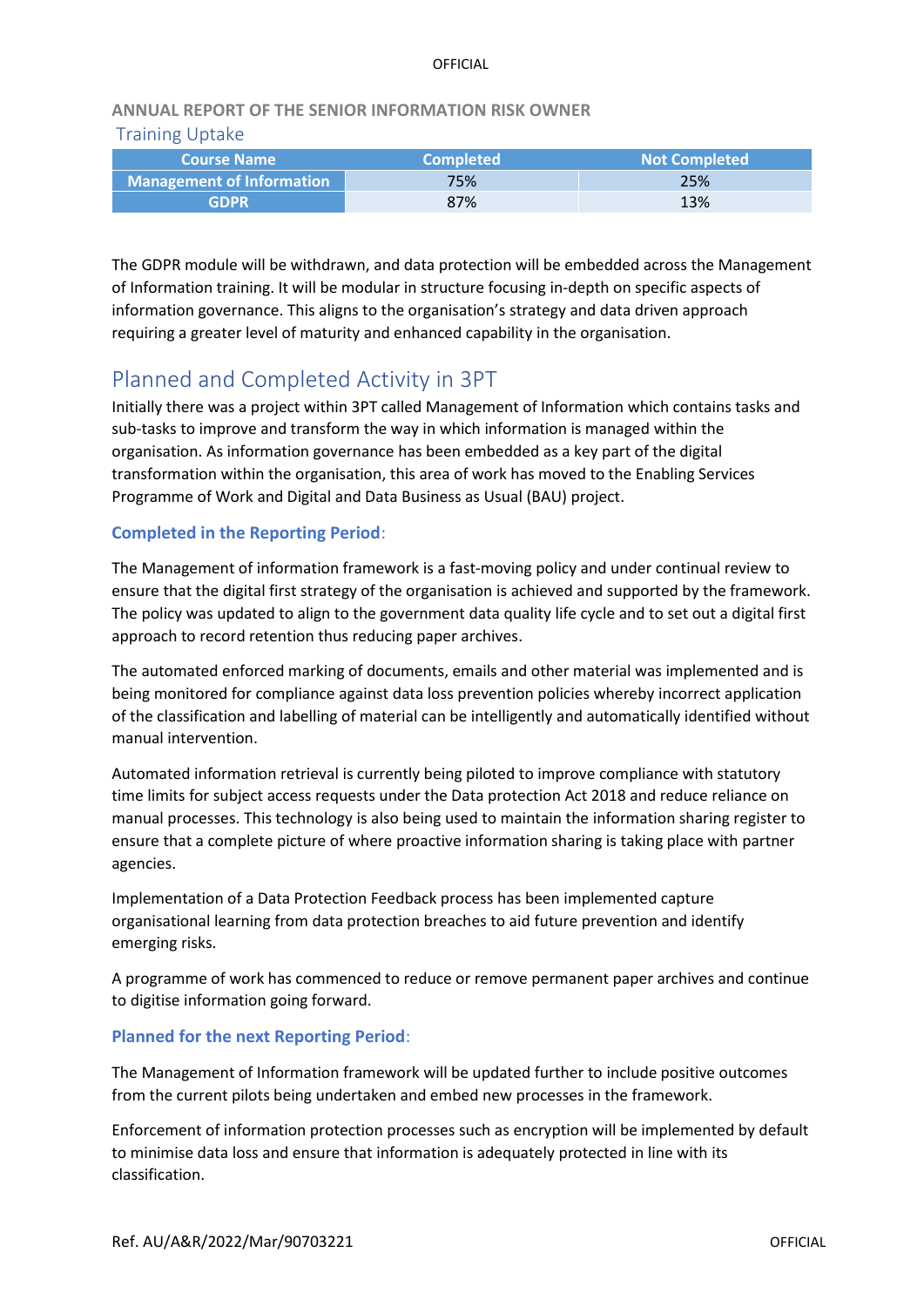### **ANNUAL REPORT OF THE SENIOR INFORMATION RISK OWNER**

If the pilot is successful, the automation of existing mechanisms to ensure that organisational information sharing is managed centrally will be implemented. Initial results are very positive indicating a significant reduction in manual processing leading to greater inefficiency.

The implementation of an automated FOI management process is in development and develop time has been substantially reduced by reusing existing code and align this process to the very successful Complaints, Compliments and Comments (CCC) system that has been introduced within the organisation.

Progress within this workstreams is reported monthly to the Enabling Services Programme Board including issues, risks, assumptions and dependencies with other organisational projects and programmes of work. Deviations from expected outputs are highlighted and discussed and impacts upon the expected value from the project are considered.

# Digital and Data Security & Cyber Risks



Information governance and cyber risk are considered to be significant risk areas for all organisations locally, nationally and globally, with risks of accidental data loss, physical system failures and direct malicious cyber-attacks an ongoing area requiring focus. There is an ongoing need for the organisation to address all aspects of this risk through robust technical solutions and risk management processes as well as addressing the cultural and behavioural elements of this risk.

The National Cyber Security Centre (NCSC) produces a weekly cyber security threat bulletin that evidences the risks to organisations both within the public and private sector.

### <span id="page-6-0"></span>What has been done

In summary, the following key actions were delivered which has improved the organisation's management of information risks:

- Attainment of Cyber Essentials which is a government backed scheme that enables organisations to assess themselves against a set of pre-defined standards.
- Implementation of outcomes from an external information assurance to remediate weaknesses in the management of passwords, patching of systems and treatment of legacy hardware and software systems.
- **•** Proactive scanning of infrastructure to monitor activities and more easily identify areas of concern.
- **■** Implementation of multi-factor authentication giving improved management of identification of users and devices rolled out to systems administrators, middle and strategic managers.

### <span id="page-6-1"></span>What is planned

Progress has also been made with the following actions, with further work planned during the next year:

Compliance with Government Minimum Technical Cyber Security Standards and accreditation with Cyber Essentials Plus which is an external verification and assurance of the organisational approach to information security.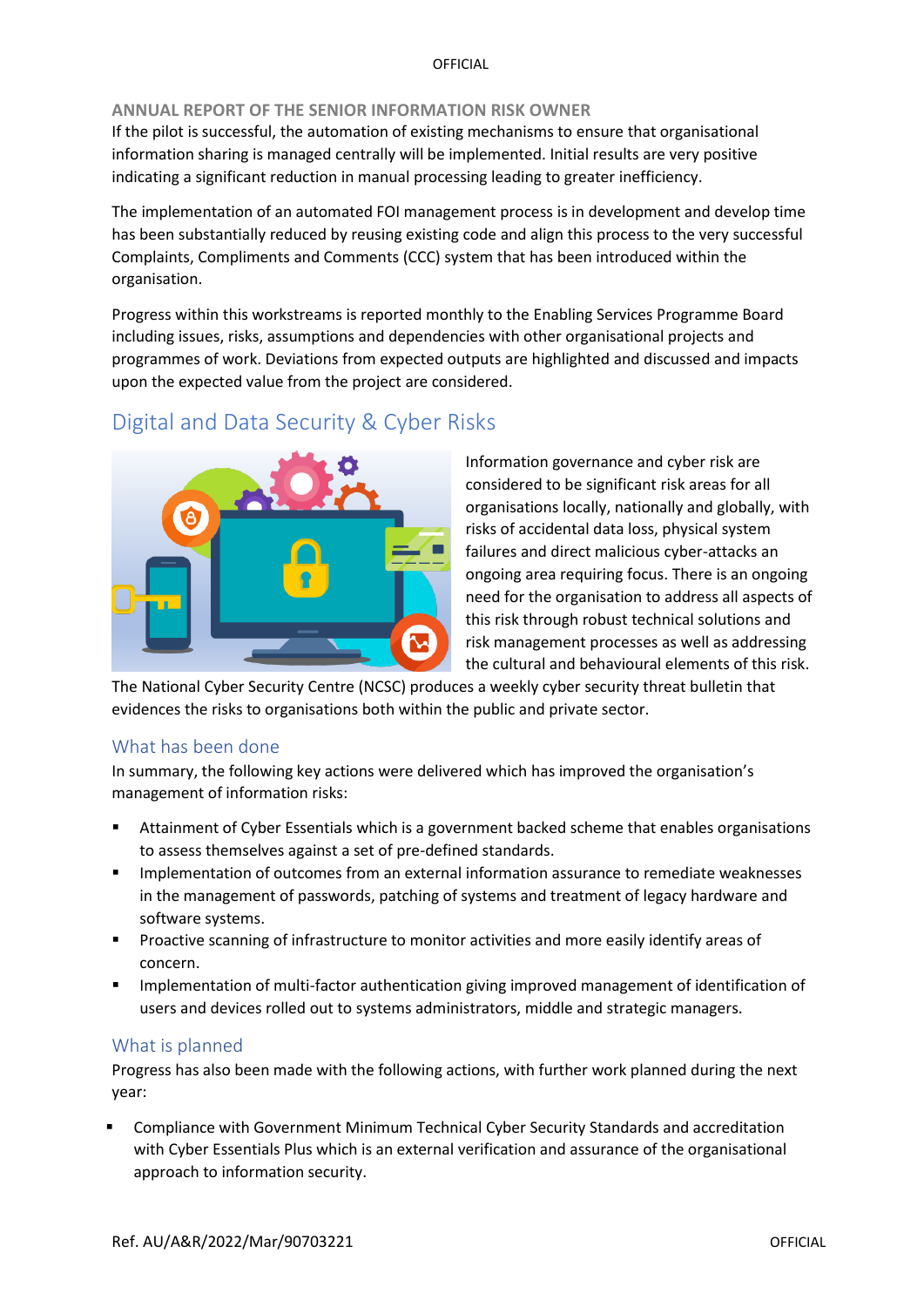### **ANNUAL REPORT OF THE SENIOR INFORMATION RISK OWNER**

- **■** Implementation of multi-factor authentication giving improved management of identification of users and devices to be rolled out to all users.
- Automated classification of information and application of controls by default to reduce data loss.
- Planned internal cyber security exercises using toolkits provided by the Cabinet Office.
- Sharing of the content within this report with the Organisational Intelligence Team to improve policies and learning
- Inclusion of the content within this report within the Station Peer Assessment (SPA) process.

As the importance of digital information and networks grows, cyber security is of high importance and remains a corporate priority. The type of risks posed include theft of sensitive corporate and personal data, theft or damage to data, threat of hacking for criminal or fraud purposes and potential disruption to infrastructure such as ICT systems, intranet, and public facing website. The National Cyber Security Centre (NCSC) has advised that cyber risk has been increasing for several years and where possible WMFS has followed the published guidance and achieved accreditation with Cyber Essentials. Pockets of global instability heighten the risk of cyber-attacks, and this has been experienced by the organisation through 'spoofing' emails from Russian email domain addresses.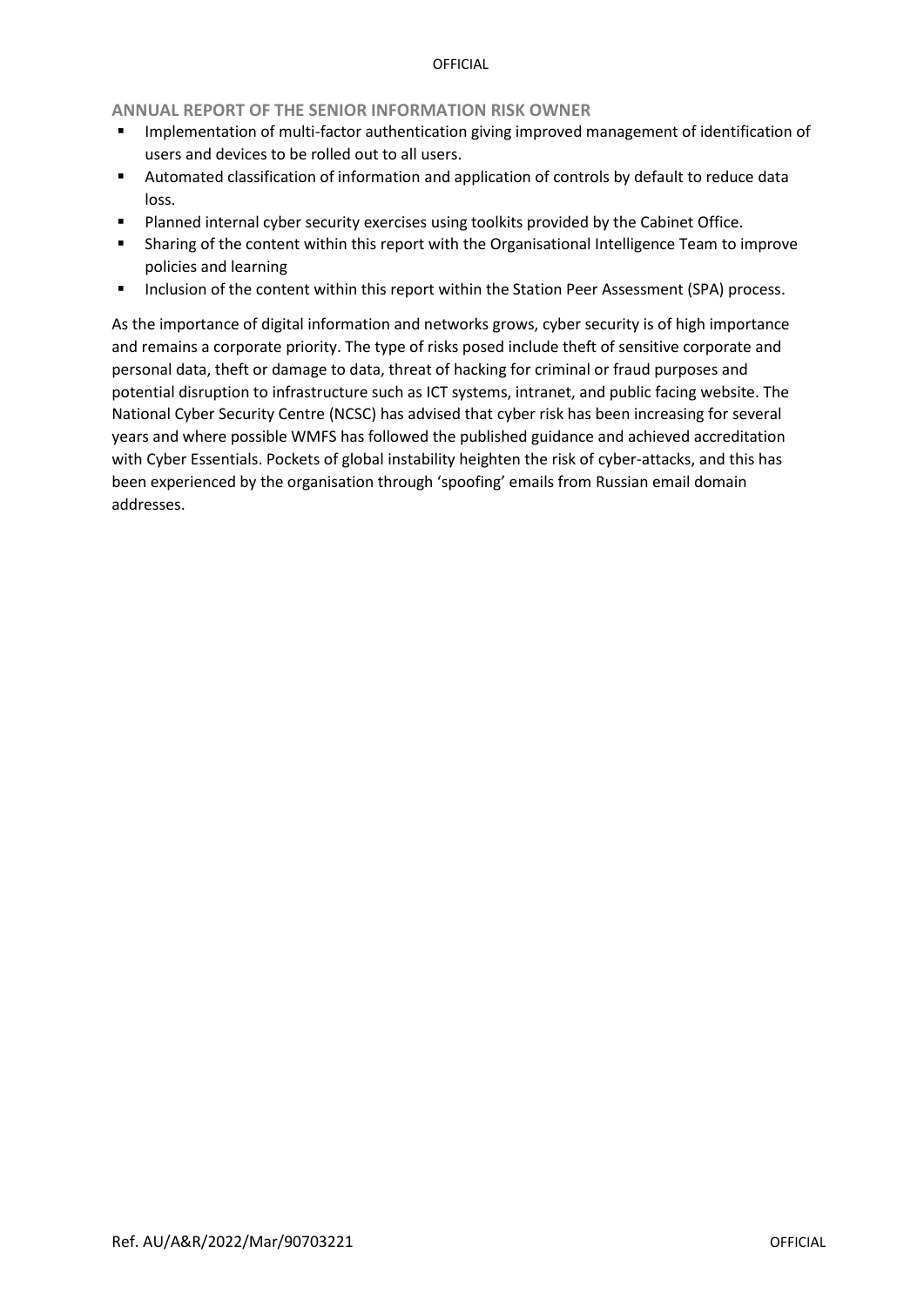# **ANNUAL REPORT OF THE SENIOR INFORMATION RISK OWNER**

# <span id="page-8-0"></span>Freedom of Information 2000

The Freedom of Information Act 2000 gives people the right to request information from public authorities and is intended to promote a culture of openness, transparency and accountability amongst public sector bodies and enable the public to better understand how public authorities carry out their duties, how they make decisions and how they spend their money.

<span id="page-8-1"></span>Level of activity

| Year | <b>Number of FOI requests</b> |  |
|------|-------------------------------|--|
| 2019 | 173                           |  |
| 2020 | 123                           |  |
| 2021 | 144                           |  |



There was a decrease in the number of requests processed and the trendline was downwards during 2020 possibly due to external factors such as the global pandemic but it is increasing again. Anecdotal evidence from the Data and Governance team indicates that the complexity of requests has increased.

Statistics are showing that the number of occasions where the information is readily accessible to the requester has increased. This negates the requirement to gather the information, which is more resource intensive, instead allowing us to signpost to where the data is published or available. This approach adopted by the organisation to proactively publish information has underpinned this increased efficiency and also aided transparency and openness.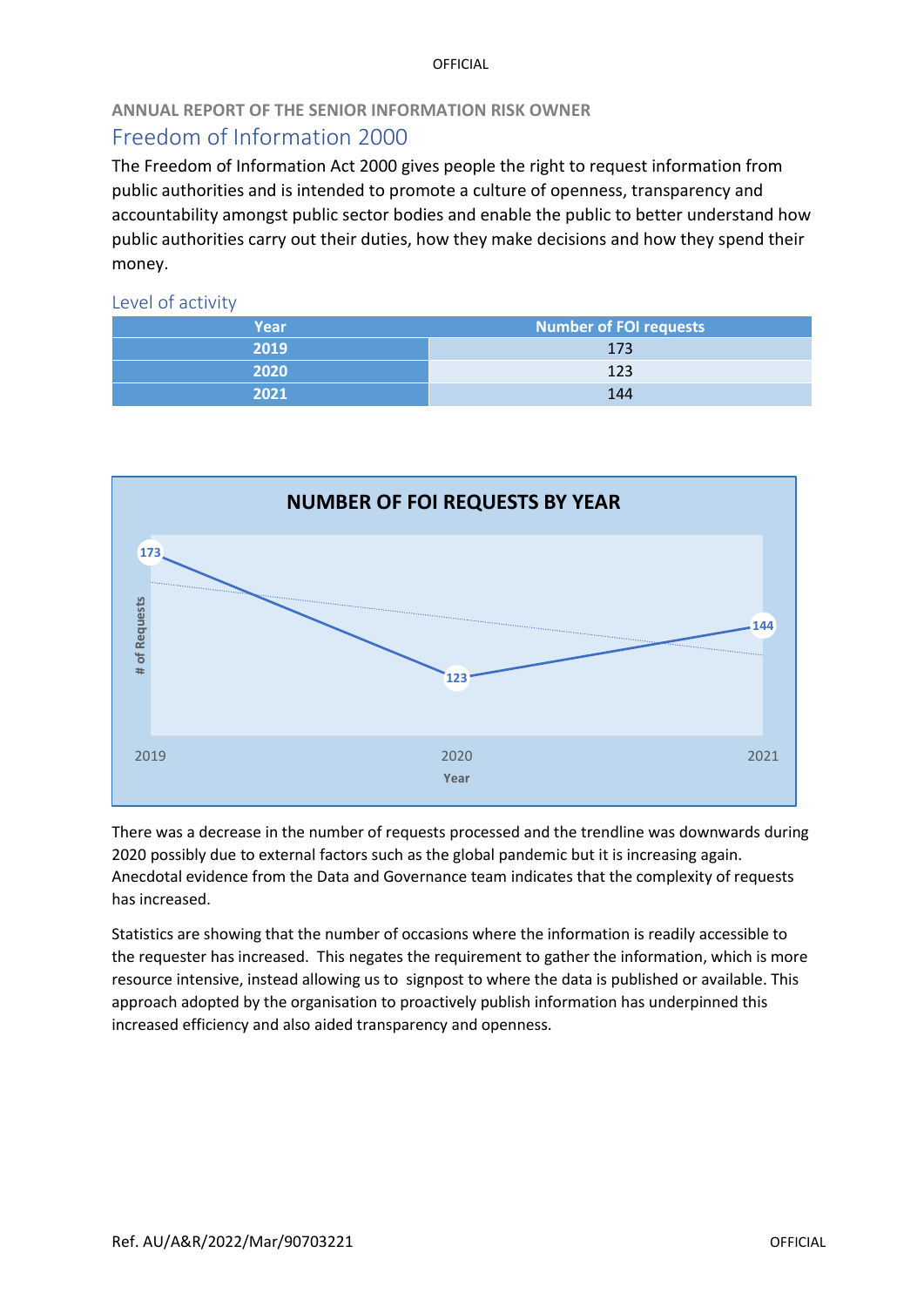<span id="page-9-0"></span>**ANNUAL REPORT OF THE SENIOR INFORMATION RISK OWNER**  FOI requests processed within 20-day statutory time limit

| Year | <b>Within time limit</b> |
|------|--------------------------|
| 2019 | 98                       |
| 2020 | 61                       |
| 2021 | 91                       |



It was identified during an internal audit in 2019 that a significant number of requests were not being processed within the statutory time limit and this was considered as part of the restructure within Digital and Data. The reorganisation of resources and the creation of a Governance Team has delivered significant improvement but unfortunately, 2021 saw a decline in the number of FOI requests being processed within the statutory time limit. The strategy to proactively publish information has meant that some requests are easier to process. Due to the complexity of the remaining requests and to the impacts of remote working, the time elapsed to gather information has on occasion taken longer. The process is currently predominantly manual and reliant on the Governance Team to retrieve information to fulfil requests from other sections who may not always appreciate the statutory time scale for response.

There are automation improvements planned for an FOI system to automatically flag, send alerts and escalate elapsed time to improve the number of requests that are completed within the statutory time limit of 20 days. The FOI system is currently in development using O365 technology ensuring that the investment in this technology is maximised and manual processes reduced to deliver increased efficiency. The aspiration would be to respond to 100% of requests within the statutory timescale. The Information Commissioner's Officer has set the tolerance threshold at 90% and currently 52% of central government departments are not meeting this threshold. The organisation would want to at least achieve the 90% threshold by Q4 2022.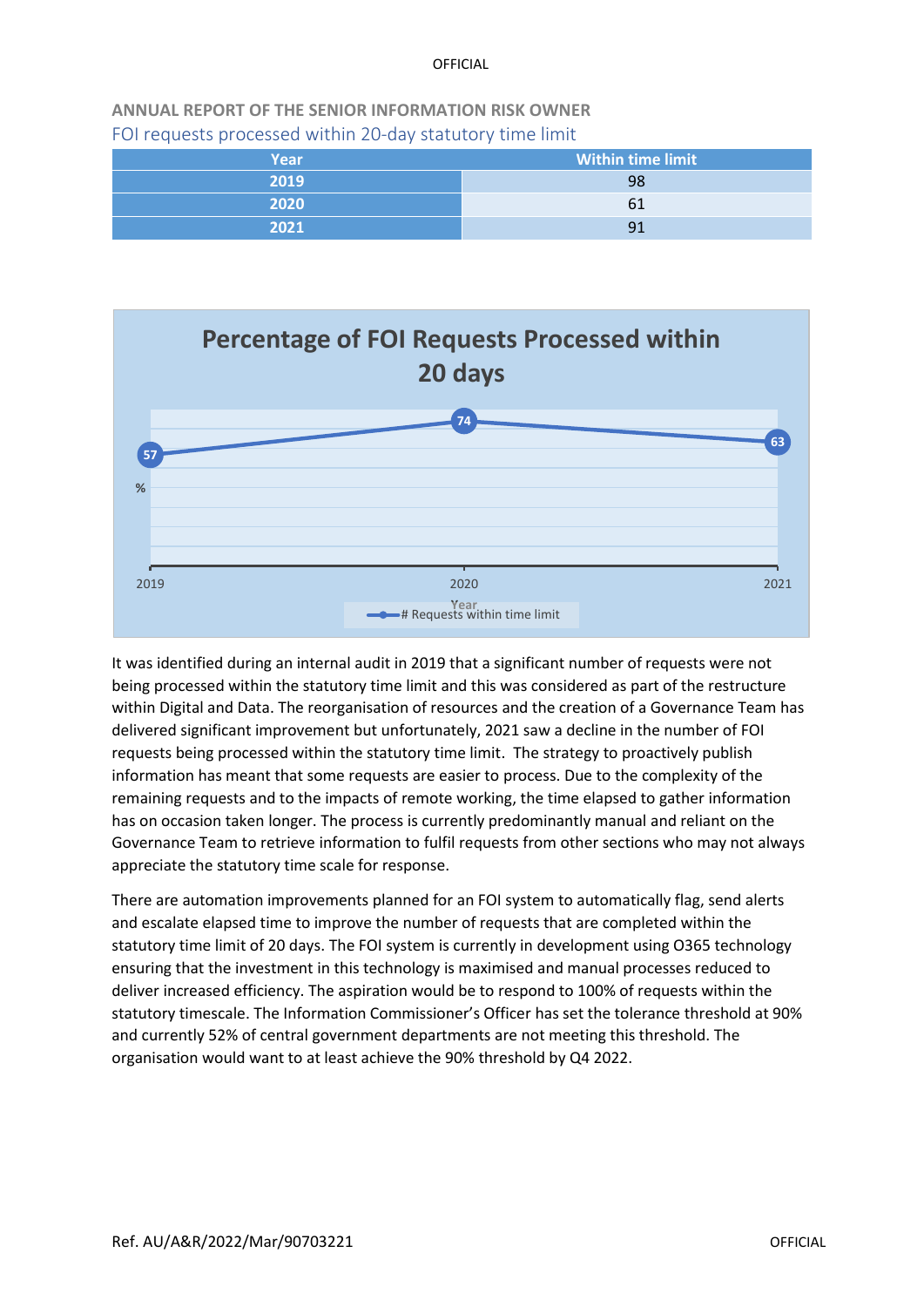### **ANNUAL REPORT OF THE SENIOR INFORMATION RISK OWNER**

<span id="page-10-0"></span>

| <b>Exemptions</b>                             |                |                |                |
|-----------------------------------------------|----------------|----------------|----------------|
| <b>Exemption Times Applied:</b>               | 2019           | 2020           | 2021           |
| <b>Section 1 - Information not held</b>       | 16             | 8              | 9              |
| <b>Section 12 - Exceeds Cost Limit (£450)</b> | 7              | $\mathbf{1}$   | $\Omega$       |
| <b>Section 14 - Vexatious or Repeated</b>     | $\Omega$       | $\overline{0}$ | $\overline{0}$ |
| Section 21 - Accessible by other means        | 33             | 16             | 34             |
| <b>Section 22 - Future Publication</b>        | $\overline{2}$ | $\mathbf{1}$   | 3              |
| <b>Section 30 - Investigations</b>            | $\Omega$       | 0              | $\Omega$       |
| <b>Section 40 - Personal Data</b>             | 12             | $\overline{2}$ | 8              |
| Section 41 - Confidentiality                  | $\Omega$       | $\overline{0}$ | $\Omega$       |
| <b>Section 24 - National Security</b>         | 6              | $\overline{1}$ | 9              |
| Section 32(1) Information contained in        | $\Omega$       | $\Omega$       | $\overline{0}$ |
| a court record                                |                |                |                |
| <b>Section 43 - commercially sensitive</b>    | $\mathbf{1}$   | $\overline{0}$ | $\overline{0}$ |
| information                                   |                |                |                |
| <b>Section 31 (b) exempt information</b>      | $\mathbf{1}$   | $\Omega$       | $\mathbf{1}$   |
| likely to, prejudice -                        |                |                |                |
| (b) the apprehension or prosecution of        |                |                |                |
| offenders, (g) the exercise by any            |                |                |                |
| public authority of its functions             |                |                |                |
| Section 36 - Prejudice Public Affairs         | $\overline{2}$ | $\Omega$       | $\mathbf{1}$   |
| Section 44 - Prohibition on Disclosure        | $\overline{4}$ | 2              | 6              |
| <b>Section 38 - Health &amp; Safety</b>       | 6              | $\overline{0}$ | 6              |
| <b>Section 8 - Invalid Request</b>            | $\mathbf{1}$   | 1              | 5              |
| <b>Total</b>                                  | 91             | 32             | 79             |

<span id="page-10-1"></span>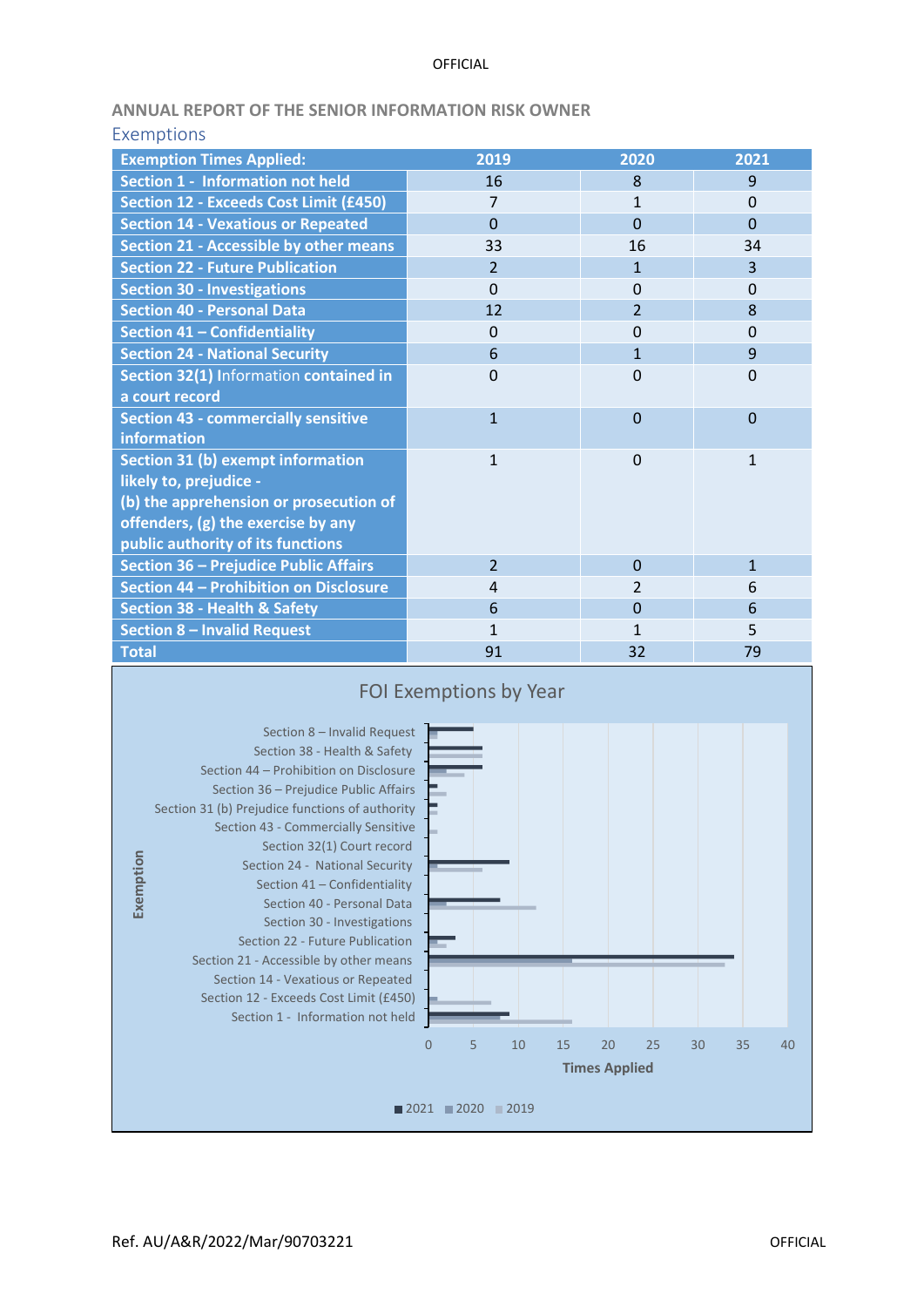### <span id="page-11-0"></span>**ANNUAL REPORT OF THE SENIOR INFORMATION RISK OWNER**  Charges

WMFS cannot charge for the provision of information, however if it is estimated that a request will incur unreasonable cost then it can issue a Refusal Notice under Section 12 of the Act and issue a Fees Notice. The threshold set by the Act is 18 hours (equivalent to £450 at a notional hourly rate of £25).

To reach a decision about whether to apply a Section 12 exemption, the Data and Governance Team works with the service area to estimate the expected time to:

- determine whether the information is held
- locate information or appropriate documents
- retrieve the information or document containing it
- extract the information.
- process the request

| Year | <b>Section 12 Notice</b> | <b>Total value</b> | Paid           |
|------|--------------------------|--------------------|----------------|
| 2019 |                          | £17,750            | <b>None</b>    |
| 2020 |                          | £6,250             | <b>None</b>    |
| 2021 |                          |                    | Not applicable |

### <span id="page-11-1"></span>Internal Reviews

Customers who submit a FOI request can request an internal review if they are not satisfied with the response provided. Internal reviews provide WMFS with an opportunity to review the request handling process prior to any potential referral to the Information Commissioner's Office by the requester

| Year | Internal Review Requests |
|------|--------------------------|
| 2019 |                          |
| 2020 |                          |
| 2021 |                          |

### <span id="page-11-2"></span>Outcomes of Internal Reviews

| Year | <b>Decision upheld</b> | Fee notice | <b>Further information</b> |
|------|------------------------|------------|----------------------------|
| 2019 |                        |            |                            |
| 2020 |                        |            |                            |
| יכחי |                        |            | 1 *                        |

\*The requester had been directed to the information in the data published by the organisation but could not find it so further clarity was provided.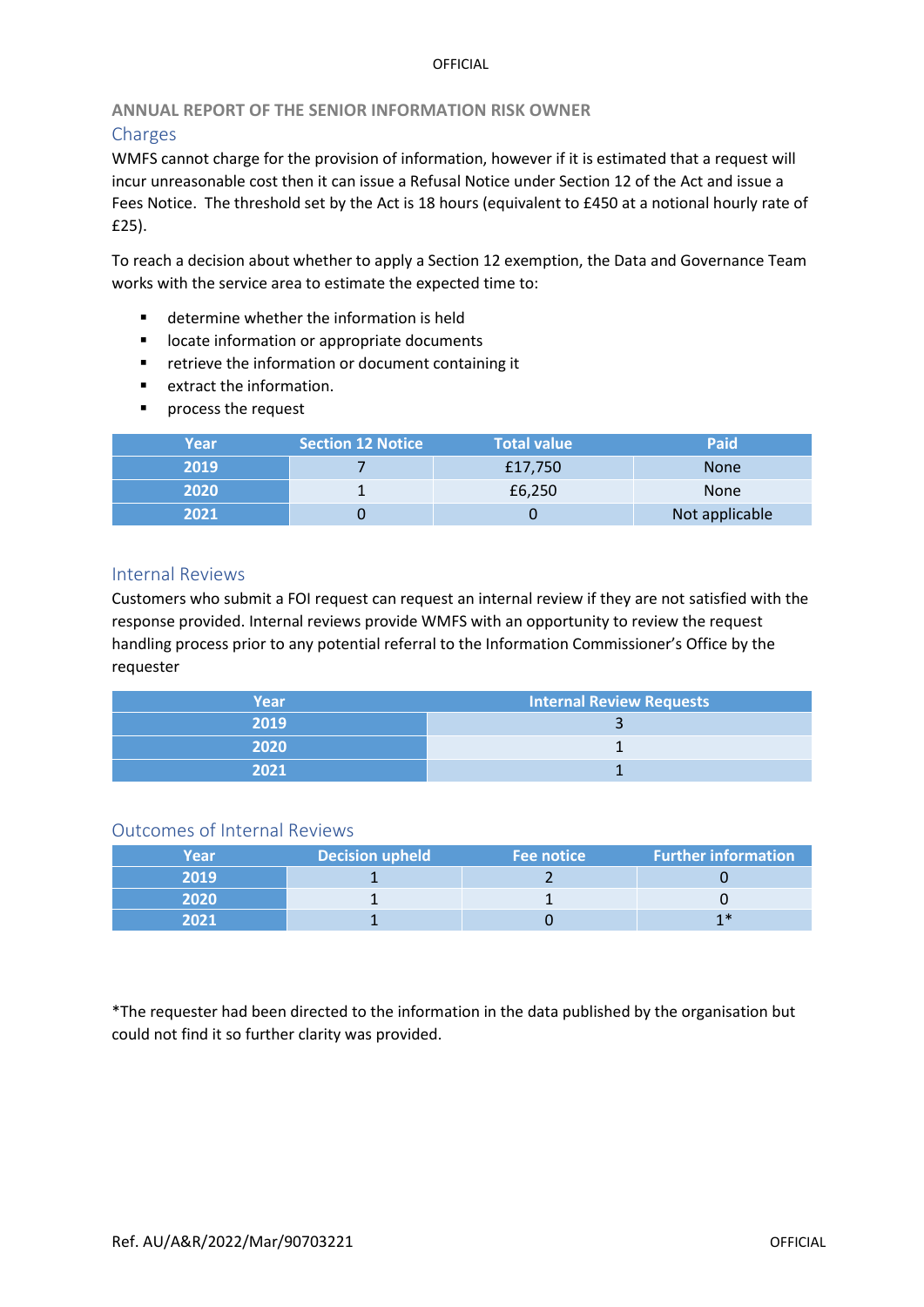# <span id="page-12-0"></span>**ANNUAL REPORT OF THE SENIOR INFORMATION RISK OWNER**  Referrals to the Information Commissioner's Office (ICO)

If an applicant is not satisfied with the outcome of an Internal Review, they can refer their case to the Information Commissioner, who will assess the case and make an independent decision about the way WMFS has handled the request.

Following a referral and a subsequent case investigation, the ICO can issue a Decision Notice requiring WMFS to disclose information it may previously have refused to disclose.

| <b>Year</b> | <b>Number</b> |
|-------------|---------------|
| 2019        |               |
| 2020        |               |
| 2021        |               |

This was due to late response in 2019 and a Fees Notice was issued.

### <span id="page-12-1"></span>Referrals to the First Tier Tribunal (FTT)

If an applicant is dissatisfied with the Information Commissioner's decision, they have the right to refer the matter to the First Tier Tribunal (FTT). WMFS can also appeal fines issued for data breaches and enforcement notices to the FTT. The FTT is independent of the Government and listens to representation from both parties before it reaches a decision. Any party wishing to appeal against an ICO Decision Notice has 28 days to do so.

There have been 0 referrals to the FTT in the past 3 years.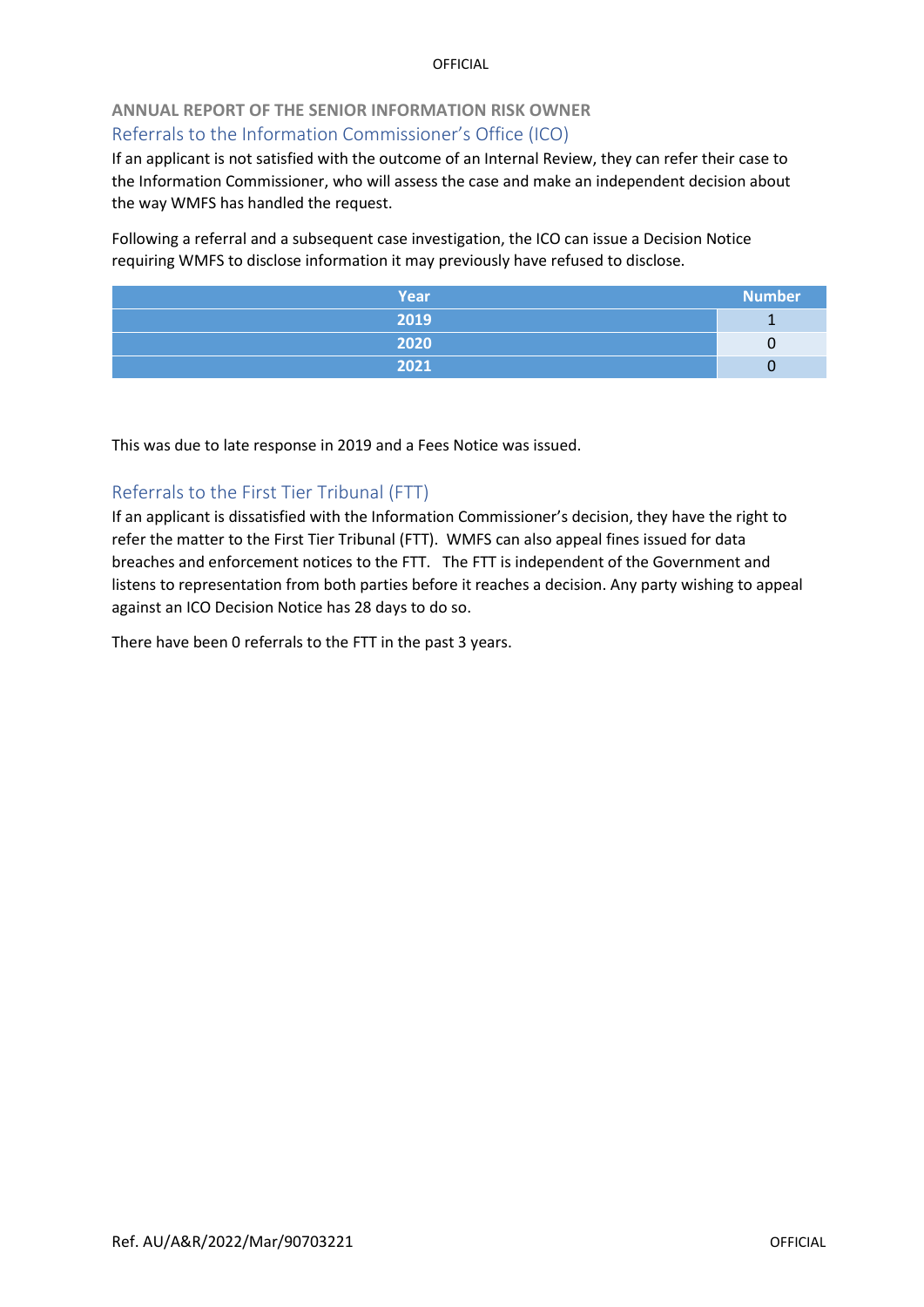### **ANNUAL REPORT OF THE SENIOR INFORMATION RISK OWNER**

# <span id="page-13-0"></span>Data Protection Act 2018 (DPA)

Under the Data Protection Act 2018 any living person, regardless of their age, can request information about themselves that is held by WMFS. This application process is referred to as a Subject Access Request (SAR).

| Year | <b>Number of requests</b> | Within time limit |
|------|---------------------------|-------------------|
| 2019 |                           |                   |
| 2020 |                           |                   |
| 2021 |                           |                   |



Automation Improvements are being piloted to support the retrieval of information for SARs as currently the process was predominantly manual searches and redaction. It was reliant upon employees responding promptly to requests from the Governance Team, but this can be impacted by availability and capacity. Initial findings have shown a significant improvement in retrieving relevant information increasing from 29% in 2020 to 39% in 2021. This is expected to improve further with increased automation of information retrieval.

# <span id="page-13-1"></span>Data Breach Management and Reporting

Any concerns relating to potential data breaches are promptly investigated and risk assessed based on scale, assessment of numbers of people affected, sensitivity, nature of breach and likely impact. Dependant on the assessment, the incident may need escalation to the SIRO and IAO and may be self-referred by WMFS to the Information Commissioners Office (ICO). The reporting, attempt to recover, investigation and learning phases of data breach incidents play a key role in the management of risk and improvement of internal controls. The introduction of the data protection feedback process also captures organisation learning and identifies improvements to prevent similar occurrences.

# Summary of Data Protection Breaches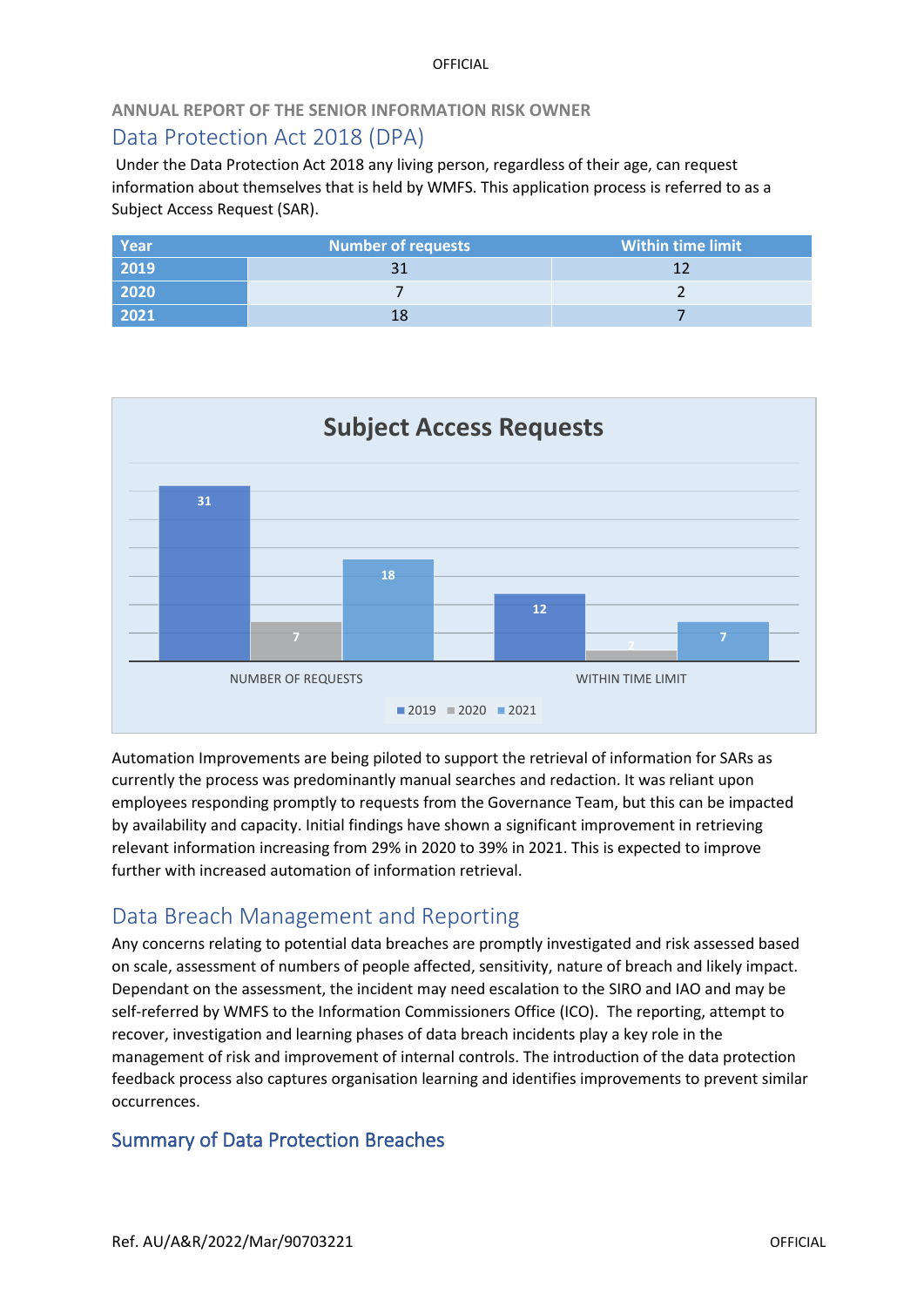### **ANNUAL REPORT OF THE SENIOR INFORMATION RISK OWNER**

The table below shows the number and broad categories of the type of data protection breaches within the organisation. The data protection breaches increased from 2018 which aligned with the introduction of the General Data Protection Regulations and Data Protection Act 2018. Within the organisational implementation plan, increased training and guidance was made available to all employees so the increase in reporting may be an indicator of greater awareness.

|                                                                                                   | <b>Number</b> |
|---------------------------------------------------------------------------------------------------|---------------|
| 2019                                                                                              | 43            |
| DM Security Incident - Human error - Personal information - breached                              | 35            |
| DM Security Incident: Hacking of email accounts: Personal Information Breached                    | $\mathbf{1}$  |
| DM Security Incident: Hardware Loss / Theft: Personal Information - Not Breached                  | $\mathbf{1}$  |
| DM Security Incident : System Error : Personal Information - Breached                             | 1             |
| DM Security Incident: Systems Error: Personal Information - Not Breached                          | 1             |
| DM Security Incident: Unauthorised Access: Personal Information - Breached                        | 4             |
| 2020                                                                                              | 10            |
| DM Security Incident: Human Error: Personal Information - Breached                                | 8             |
| DM Security Incident: Human Error: Personal Information - Possible Breach                         | 1             |
| DM Security Incident: Unauthorised Access: Personal Information - Breached                        | $\mathbf{1}$  |
| 2021                                                                                              | 22            |
| DM Security Incident - Human error - Personal information - breached                              | 8             |
| DM Security Incident: Criminal Activity: Spoofing Email: Personal Information - Breached          | $\mathbf{1}$  |
| DM Security Incident: Unauthorised Access: Personal Information - Breached                        | 4             |
| DM Security Incident: Systems Error: Personal Information - Breached                              | 6             |
| DM Security Incident: Systems Error: Personal Information - Not Breached                          | 2             |
| DM: Security Incident: Ransomware 3 <sup>rd</sup> Party Supplier: Personal Information - Breached | 1             |
| <b>Total</b>                                                                                      | 67            |

Consistently across the reporting period 'Human Error' was the single highest factor in data protection breaches. A refresh of the organisational Management of Information training is currently in progress to reduce the number of these incidents. Emerging risk in 2021 related to Systems Errors being mitigated by more training across the organisation.

There were 2 data protection breaches that classified as High risk to the individual's rights and freedoms:



1. Spoofing email – Payroll employee contacted via email by fraudulent individual posing as an employee requesting change of bank account details. Organisational loss and individual's email compromised. Reported to Action Fraud through Sandwell MBC.

2. Ransomware attack on 3<sup>rd</sup> Party Supplier of Insurance Services through Sandwell MBC. Reported to the ICO by 3<sup>rd</sup> Party Supplier.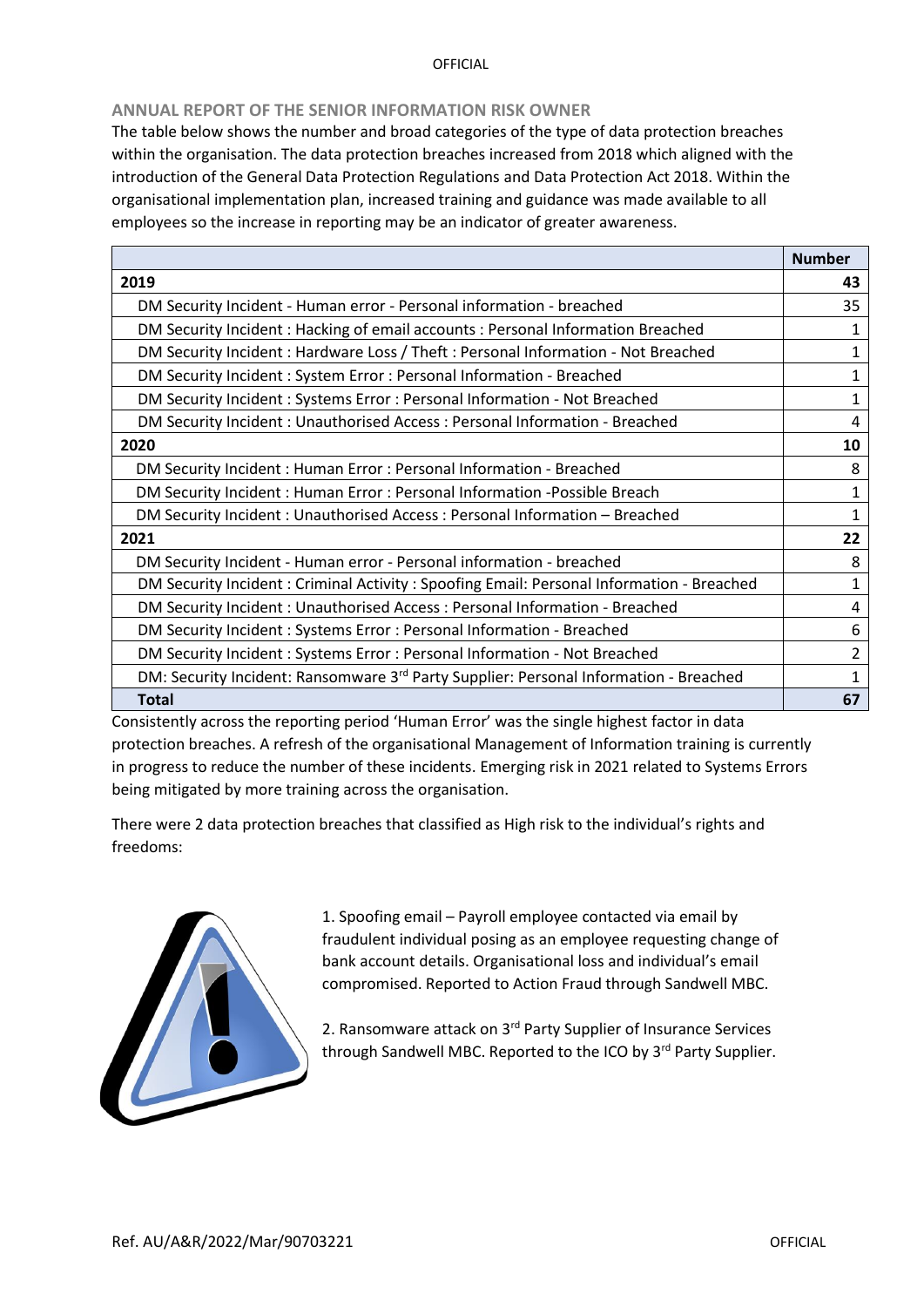# <span id="page-15-0"></span>**ANNUAL REPORT OF THE SENIOR INFORMATION RISK OWNER**  Environmental Information Regulations 2004 (EIR)



Since the EIR Regulations came into force in 2004, WMFS has processed a very limited number of requests for information under this legislation.

EIR is similar to the Freedom of Information Act insofar as it gives the public access to environmental information to encourage greater awareness of issues that affect the environment. It includes policies, plans and procedures relating to the environment, reports on the state of the environment, and environmental impact studies. It also includes data taken from monitoring activities and risk assessments that affect or are likely to affect the environment.

There have been no requests received within the organisation under this legislation. However this

may change due to a recent decision by the ICO [\(Reference: IC-90850-D4P0\)](https://ico.org.uk/media/action-weve-taken/decision-notices/2021/2620378/ic-90850-d4p0.pdf) that fire safety reports are environmental information and the appropriate legislation is the Environmental Information Regulations 2004.

# <span id="page-15-1"></span>12. Transparency and Open Data

The organisation routinely publishes data about its activities to promote awareness, understanding and scrutiny as a public body. It also creates efficiencies and reduces the time taken to handle FOI requests if the requester can be directed to the information.

Incident data is published on the organisational website and gives an anonymised overview of the incidents received, the type of incidents and the operational response in terms of appliances sent to deal with the incident. This information is processed against standardised geographies that are published from the Office of National Statistics (ONS).

Information about the breakdown of the workforce is also published giving detail about gender, ethnicity, belief systems, sexual orientation, age, and gender pay differentials.

Every FOI request is anonymised and published on the organisational website so that the public can see what has already been requested and re-use that information.

The Community Risk Management Plan is published on the organisational website setting out the priorities and objectives in 'Our Plan'. It is a rolling, three-year document which covers things like reducing serious traffic accidents, helping people have safer, healthier lives and ensuring emergencies are tackled effectively and safely.

The Annual Assurance Report provides a yearly overview of governance activities and the framework in which the organisation operates. The document is available on the organisational website and links to other key pieces of information such as the Statement of Accounts (Summary and Full Reports), Annual Audit Letter, Efficiency Plan, Contracts, Expenditure over £500, land and building assets of the Authority and the Pay policy.